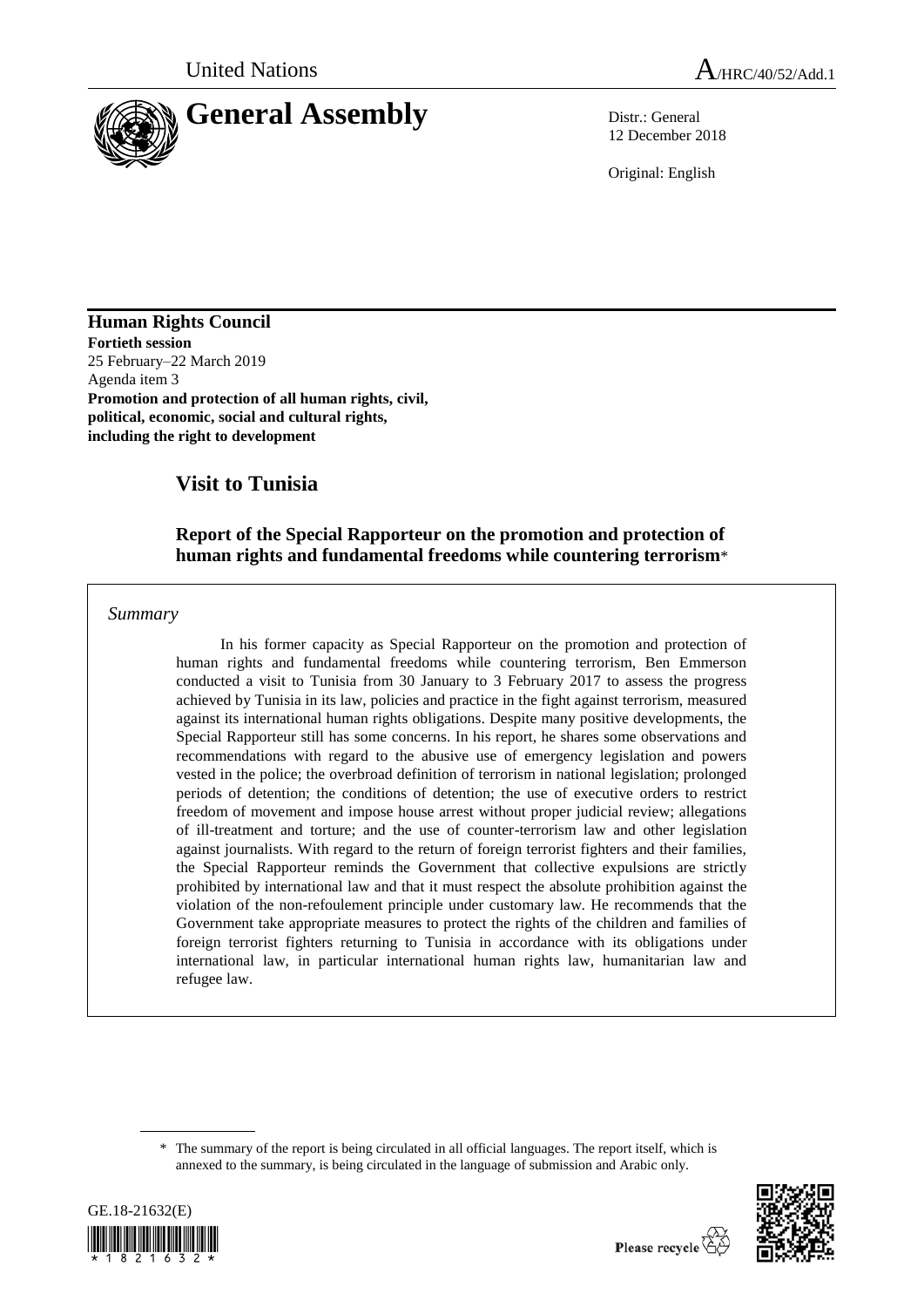## **Annex**

## **Report of the Special Rapporteur on the promotion and protection of human rights and fundamental freedoms while countering terrorism on his visit to Tunisia**

## **I. Introduction**

1. In his former capacity as Special Rapporteur on the promotion and protection of human rights and fundamental freedoms while countering terrorism, Ben Emmerson conducted a visit to Tunisia from 30 January to 3 February 2017 at the invitation of the Government. The purpose of his visit was to assess the progress achieved by Tunisia in its law, policies and practice in the fight against terrorism, measured against its international human rights obligations, in particular with regard to the investigation, detention, arrest and trial of terrorist suspects, measures taken to prevent terrorism domestically and abroad, and the rights of victims of terrorism and persons negatively affected by counter-terrorism measures.

2. The Special Rapporteur thanks the Government of Tunisia for having extended an invitation to him to visit the country and commends the transparency and the constructive and cooperative way in which the Government facilitated his visit, which allowed a frank and open dialogue. Furthermore, the Special Rapporteur would like to thank the United Nations system in Tunisia, in particular the Office of the United Nations High Commissioner for Human Rights, the United Nations country team and the Resident Coordinator's office in Tunis for providing valuable support throughout his visit.

3. The Special Rapporteur is particularly grateful to the heads of all governmental institutions whom he met. He had valuable exchanges of information and views with the Minister of Justice, the Minister of Defence, the Minister for relations with constitutional bodies, the Secretary of State to the Minister of Foreign Affairs, the Senior Adviser to the President for counter-terrorism issues, prosecutors and investigative judges of the counterterrorism judicial authority (pôle judiciaire de lutte contre le terrorisme), the Head of the Central Bank of Tunisia and the Tunisian Financial Analysis Committee, the national commission on counter-terrorism, the national commission for the prevention of torture and magistrates of the court of first instance of Tunis.

4. The Special Rapporteur also had discussions with law enforcement officials from the counter-terrorism unit of the judicial police, officials from the general directorate for international cooperation and senior management at the Ministry of the Interior, the Presidents of the High Committee on Human Rights and Fundamental Freedoms and the Truth and Dignity Commission and representatives of the Independent High Authority for Audiovisual Communication, the National Institution for the Protection of Personal Data and the National Union of Tunisian Journalists. He also met with lawyers, journalists and civil society organizations. The Special Rapporteur visited the Mornaguia prison and the Gorjani judicial police facility.

5. The Special Rapporteur shared his preliminary findings with the Government of Tunisia at the end of his visit, on 3 February 2017.

## **II. General context pertaining to human rights and counter-terrorism**

6. Since 2014, Tunisia has lived under the threat of security attacks and suffered an increasing number of acts of terrorism. Initially attacks occurred in the mountainous regions bordering Algeria, where several law enforcement officials were assassinated by groups described as "terrorists". These security challenges culminated in 2015 with two deadly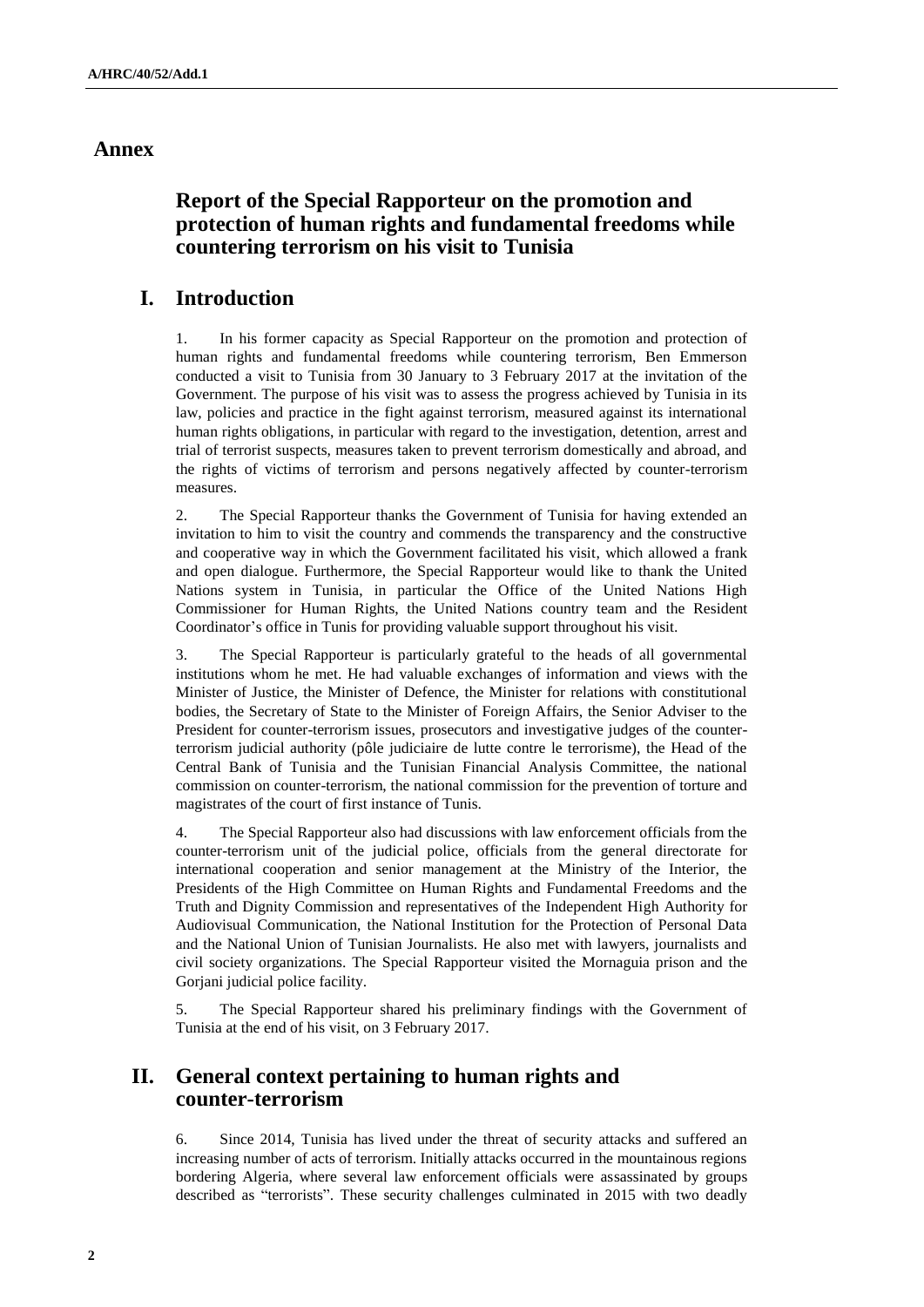terrorist attacks — at the Bardo Museum in Tunis in March and on a beach in Sousse in June — causing the death of over 60 civilians. Both attacks had devastating consequences on the Tunisian tourism industry, a major sector of the economy, and prompted the Government to adopt significant security measures. Another attack took place in Tunis in November 2015, when a bus carrying Tunisian presidential guards was attacked and exploded on one of the main avenues in Tunis. Since then, security incidents and terrorist attacks have mainly affected the border areas with Libya and the mountainous region bordering Algeria. One of the most deadly of these attacks took place in March 2016 in Ben Guardene, on the Libyan border, which killed 54 people. Against this backdrop, authorities have faced the challenge of having to respond to these threats and incidents in a way that conforms with the country's international human rights obligations.

7. Although the Government intensified its counter-terrorism efforts in 2016, terrorism remains a serious challenge. Currently, according to the authorities, there are four types of terrorist threats facing the country: the presence of armed groups in the mountains in the north; the presence of sleeper cells and support for active terrorist groups; trafficking in arms coming from Libya; and the issue of foreign terrorist fighters returning from conflict zones in Iraq, Libya and the Syrian Arab Republic. As of 2014, according to unofficial sources, up to 6,000 foreign fighters from Tunisia, mostly male but also including female jihadists, were estimated to have travelled to join various armed groups, usually Islamic State in Iraq and the Levant, in Iraq and the Syrian Arab Republic. By 2017, the number of such fighters was estimated to be about 3,000, a large number either having been killed in combat or having returned home. The socioeconomic conditions that laid the ground for the 2011 events of popular unrest and related change of regime have since further deteriorated owing to terrorist attacks and other insecurity factors. There has been a growing sense of frustration and social discontent, in particular in the south and south-west of the country, with calls for jobs, equal economic opportunities and transparent wealth distribution. Limited economic improvements and a high unemployment rate, particularly affecting youth, have made certain regions of Tunisia fertile ground for recruitment by radical groups.

## **III. Legal framework**

### **A. International human rights obligations of Tunisia**

8. Tunisia is a party to all the main international human rights treaties, including the International Covenant on Civil and Political Rights, the International Covenant on Economic, Social and Cultural Rights, the Convention against Torture and Other Cruel, Inhuman or Degrading Treatment or Punishment, the International Convention on the Elimination of All Forms of Racial Discrimination, the Convention on the Elimination of All Forms of Discrimination against Women and the Convention on the Rights of the Child, including some optional protocols to these treaties. It is also party to the Rome Statute of the International Criminal Court, the Convention on the Prevention and Punishment of the Crime of Genocide, the Geneva Conventions of 12 August 1949 and the protocols additional thereto, 63 International Labour Organization (ILO) conventions and 1| ILO protocol, including all 8 ILO fundamental conventions, the Convention against Discrimination in Education and the Convention relating to the Status of Refugees and its Protocol relating to the Status of Refugees.<sup>1</sup>

9. Tunisia has accepted most of the individual complaint procedures established under United Nations human rights treaties, including for the International Covenant on Civil and Political Rights, the Convention on the Elimination of All Forms of Discrimination against Women, the Convention on the Rights of Persons with Disabilities and the Convention against Torture. Additionally, Tunisia has accepted the inquiry procedure under the

 $1$  For a full overview of the scope of the human rights treaty obligations of Tunisia, see document A/HRC/WG.6/27/TUN/2, annex. Available from www.ohchr.org/EN/HRBodies/UPR/Pages/ TNIndex.aspx.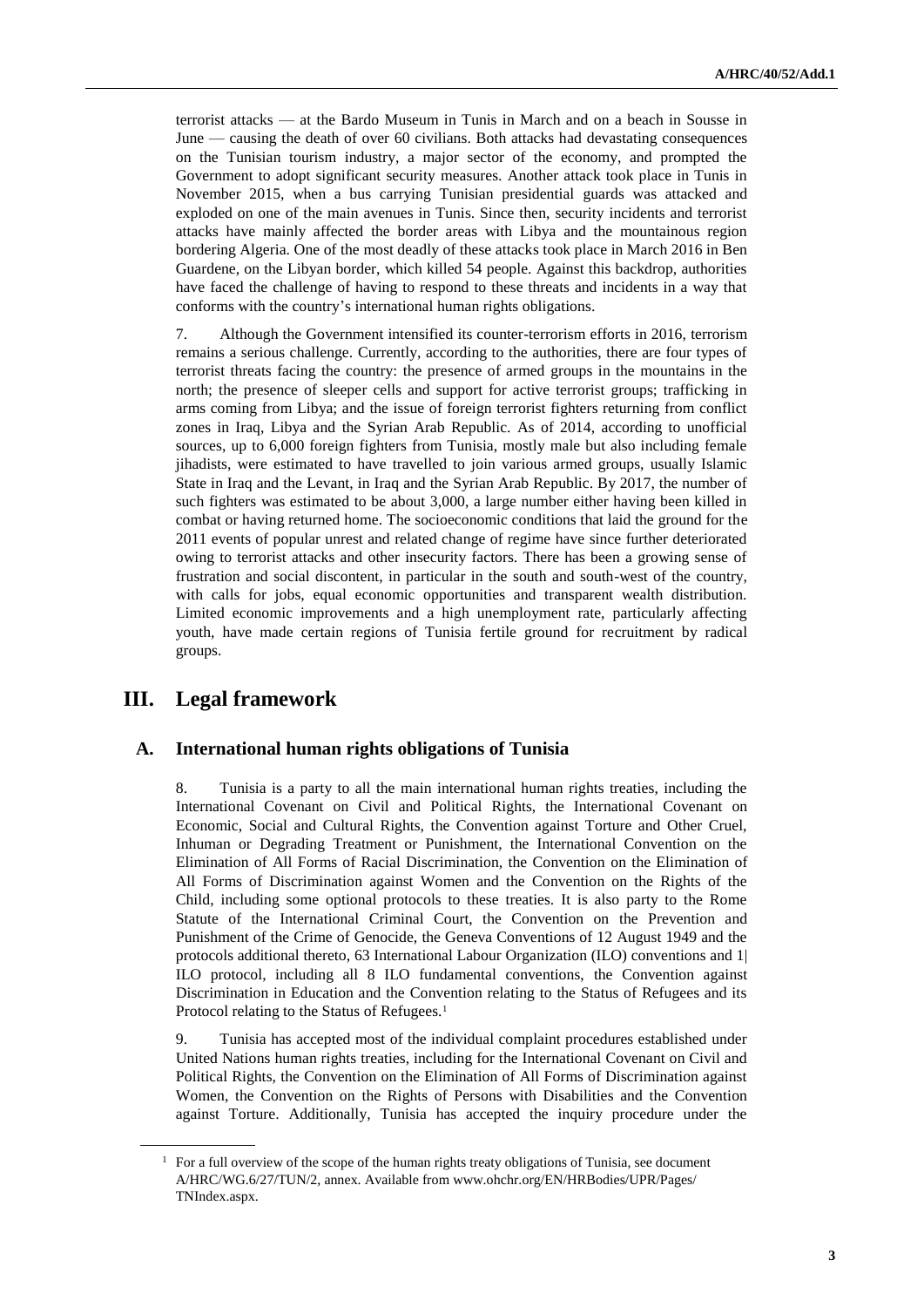Convention on the Elimination of All Forms of Discrimination against Women, the Convention against Torture, the International Convention for the Protection of All Persons from Enforced Disappearance and the Convention on the Rights of Persons with Disabilities.

### **B. National legal framework**

10. Following the popular uprising in Tunisia demanding social, economic, civil and political rights, which began on 17 December 2010 and culminated in the ousting of President Ben Ali on 14 January 2011, Tunisia entered a period of transition during which time it has become a beacon of hope in the region. Its commendable efforts in preventing violent extremism and countering terrorism should be grounded in human rights so that it could serve as a model in this area for the region and beyond.

11. Since the adoption of the new Constitution on 26 January 2014, Tunisia has held parliamentary elections, in October 2014, and presidential elections, in November and December of the same year. On 2 December, the first democratically elected parliament began implementing the new Government's ambitious plans by adopting laws to reform the legal and judicial system, as stipulated in the Constitution, including counter-terrorism legislation.

12. The preamble to the Constitution stipulates that the State is built on the principle of the separation of powers and a balance between them. It also declares that the State must guarantee the supremacy of the law, respect for freedoms and human rights, the independence of the judiciary and equality of rights and duties between all male and female citizens. Article 20 of the Constitution also affirms that the State's international obligations take precedence over domestic law.

13. Chapter V of the Constitution establishes the judicial power as one of the three branches of State. It includes important guarantees for the independence of judges, prosecutors and lawyers as the main actors of the judicial system. The Supreme Judicial Council, established by articles 112 to 114 of the Constitution, is responsible for the effective administration of justice and the independence of the judiciary. Article 113 affirms that the Supreme Judicial Council is self-managed and ensures the Council's administrative and financial independence: the Council is mandated to prepare its own draft budget and discuss it before the competent parliamentary committee. The Constitution also establishes the Constitutional Court as an independent judicial body that oversees the constitutionality of laws, besides performing other tasks specified by the Constitution.

14. Following a number of terrorist attacks, the President of Tunisia declared a state of emergency, in accordance with article 80 of the Constitution, which lasted from July 2015 until October 2015. A state of emergency was declared again in the aftermath of the November 2015 attack and has been extended several times ever since, most recently in November 2017 for three months. The Special Rapporteur expresses his concern about the legality and persistent extension by the President of the far-reaching emergency powers provided to law enforcement officials under Presidential Decree No. 78-50 of 26 January 1978 regulating a state of emergency.

15. On 7 August 2015, Tunisia reinforced its antiterrorism legislation with the promulgation of the Organic Law on the Fight against Terrorism and Money-laundering, which repealed and replaced the 2003 antiterrorism law. Since the 2011 political change, investigation and prosecution authorities had been reluctant to invoke the 2003 law, because many in Tunisian society believed that it had been one of the instruments of political repression of the previous regime. The 2015 Law promotes increased protection of human rights, including measures to strengthen attorney-client and doctor-patient privileges and the right of journalists to protect their sources (art. 37) and criminalizes unauthorized government surveillance (art. 64).

16. The 2015 Law provided for the creation of a new national commission on counterterrorism and streamlined the handling of terrorism cases by referring them to the counterterrorism judicial authority in Tunis — a unit of judges and members of the criminal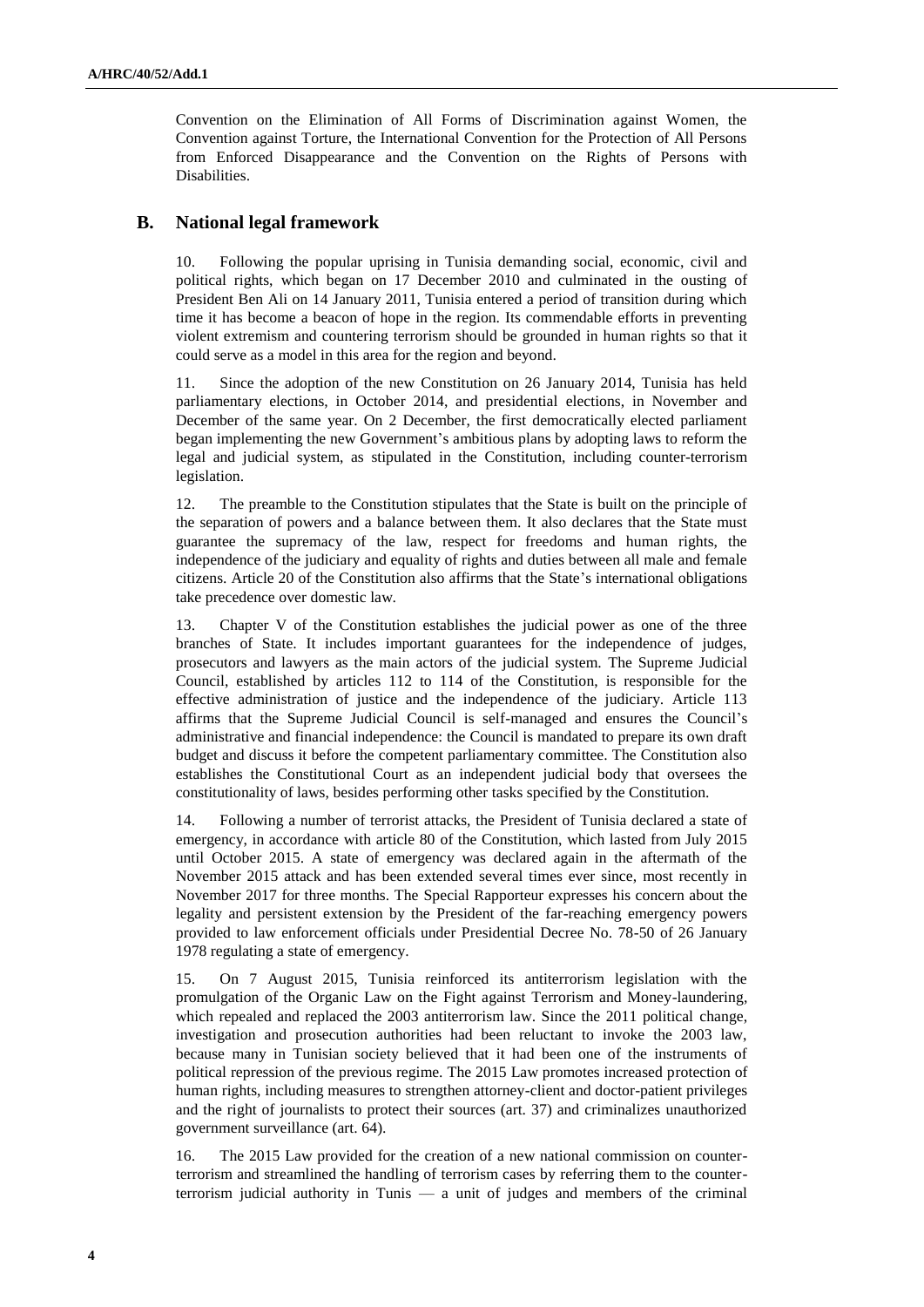investigation department specialized in terrorism cases — rather than to judicial units at the governorate level. The 2015 Law includes all the offences addressed in the 19 international instruments on terrorism. <sup>2</sup> Despite the obvious improvements in the new Law, it still contains a number of flaws that are highlighted in the present report.

17. In November 2016, the President approved the National Strategy to Combat Terrorism and Violent Extremism. The strategy contains four pillars: prevention, protection, prosecution and response. The prevention pillar addresses the root causes of terrorism and violent extremism; legally prohibits incitement; stresses the role of education in promoting a culture of peace, dialogue, tolerance and respect for different cultures and beliefs; fosters the prevention of radicalization in prisons; promotes the protection of vital infrastructure; and organizes the exchange of information and coordination of activities. The protection pillar deals with issues related to combating terrorism; developing counterterrorism protection plans; cooperation between intelligence agencies; organizing up-todate information and communication systems; setting up border control mechanisms; and controlling the financing of terrorism. The prosecution pillar seeks to strengthen national capacities to fight terrorism through legal and judicial measures and by enhancing international legal cooperation. The response pillar provides for a globally and regionally aligned crisis response and management mechanism, which addresses victims of terrorism, the role of protected witnesses and the rights of detainees.

18. The Special Rapporteur commends the commitment expressed by all the official authorities and institutions to counter terrorism and prevent violent extremism not only through security measures but also through concerted action in the social, political, economic, judicial and human rights spheres. He has received assurances that the 2016 National Strategy to Combat Terrorism and Violent Extremism was drafted in this spirit and takes into account United Nations standards in this regard. The Special Rapporteur calls on the authorities to make the strategy public and to translate it into a concrete and well-coordinated national action plan for each ministry. It should prescribe the role of each governmental agency in contributing towards prevention, protection, prosecution and response through the application of a human-rights-centred approach and should set specific deadlines for action. The Special Rapporteur stands ready to provide technical or advisory assistance to the Government in this regard.

## **IV. Key human rights concerns**

19. Despite many positive developments, challenges remain. The Special Rapporteur would like to share some observations, concerns and recommendations with regard to the abusive use of emergency legislation and powers vested in the police; the overbroad definition of terrorism in national legislation; prolonged periods of detention; the conditions of detention; the use of executive orders to restrict freedom of movement and impose house arrest without proper judicial review; allegations of ill-treatment and torture; and the use of counter-terrorism law and other legislative acts against journalists.

### **A. Definition of terrorism under the counter-terrorism legislation**

20. The Special Rapporteur is concerned that the definition of terrorism contained in the 2015 Law is overly broad and fails to comply with international human rights standards of legal certainty. Even though the law includes a preamble explicitly emphasizing the importance of respect for constitutional rights and international conventions in the field of human rights and humanitarian law, the way it defines terrorism remains ambiguous. The law defines as a terrorist offence, $3$  inter alia, the act of "causing harm to private and public property, vital resources, infrastructure, means of transport and communication, information technology systems or public services" when it is part of an individual or

<sup>&</sup>lt;sup>2</sup> For a full list of the international legal instruments to prevent terrorist acts, see www.un.org/counterterrorism/ctitf/en/international-legal-instruments.

<sup>3</sup> The actus rei are listed in articles 14 to 36 of the 2015 Law.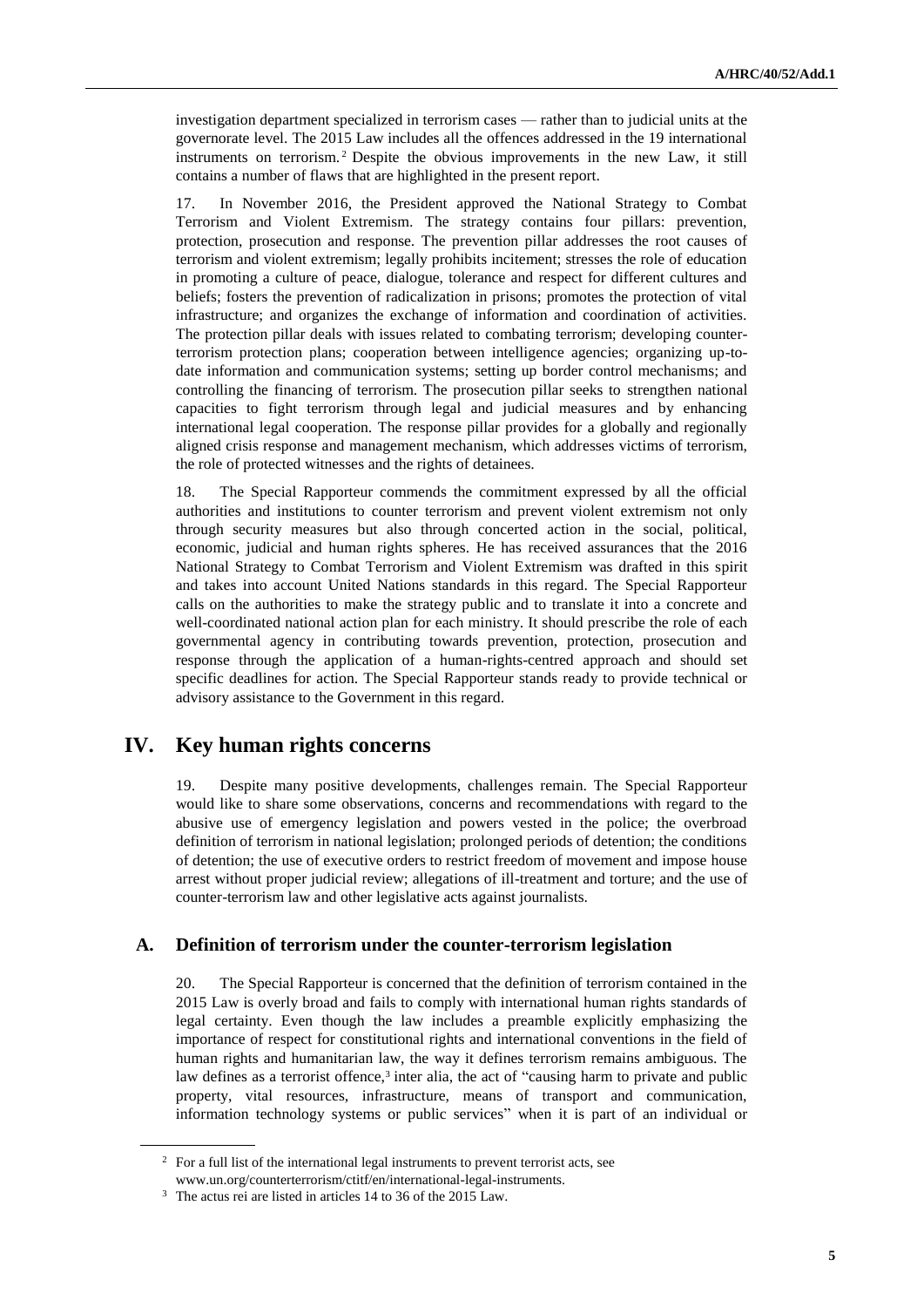collective enterprise aiming <sup>4</sup> at intentionally spreading terror among the population or forcing the Government or an international organization to take or refrain from taking action. Such a definition could allow the repression of certain non-violent acts that are not of a terrorist nature as defined by international law.

21. Furthermore, several provisions of the 2015 Law carry the risk of the gradual broadening of the definition of terrorism to acts that do not amount to, and do not have sufficient connection to, acts of serious violence or harm. Article 5 prohibits incitement to terrorism and article 31 prohibits the "praising and justification of terrorism" using a broad definition that fails to respect international law requirements regarding the right to freedom of expression. In accordance with the 2015 Law, any person who is found to have "publicly and clearly praised" a terrorist crime, the perpetrator of a terrorist crime or an organization or an alliance connected with terrorist crimes, their members or their activities, could be sentenced to up to five years in prison. Terrorism offences also include accusation of apostasy, including *takfeer* (calling another Muslim an unbeliever); promoting or inciting hatred or animosity between races, doctrines and religions; and promoting or praising terrorism, which is punishable by one to five years of imprisonment and a fine of 5,000 to 10,000 dinars. These articles pose a clear risk of unjustified restrictions on the freedom of expression of individuals and groups that legitimately and peacefully exercise their right to freedom of expression.

22. The Special Rapporteur considers that any definition of terrorism should be confined to acts or threats of lethal violence that are committed for political, religious, ideological or any other motives and that are aimed at spreading fear or terror among the public or parts of the public or to coerce a population, a government or an international organization to take or refrain from taking action. Contrary to the basic international human rights standards, the 2015 Law criminalizes a broad spectrum of acts of a non-violent nature, including the peaceful exercise of the rights to freedom of expression, assembly and association. The definition of terrorism may have a particularly negative impact on citizens in general, and civil society actors in particular, as simple demonstrations that may be accompanied by a certain amount of disorder could be criminalized as acts of terrorism. The implementation of the 2015 Law could thus result in excessive punishments being applied to people who are little more than peaceful protesters.

23. During his visit, the Special Rapporteur was informed that, since May 2015, 20 associations had been dissolved by judicial decision for having mishandled their funds or having links with terrorist acts, and 150 associations had been suspended by a secretary of State decision on similar grounds. In several cases, criminal prosecutions had been initiated against journalists and bloggers for reporting on terrorist attacks, which, despite the fact that the terrorist charges were eventually dropped, has fostered an atmosphere of fear among the media community in Tunisia. The denigration, in some media reports or by certain officials, of human rights non-governmental organizations and defenders following each terrorist attack, particularly during 2015, has contributed to a climate of fear and uncertainty and raises concerns about the State's implementation of its obligation to protect human rights defenders.

24. The Special Rapporteur recommends that the Government revise the definition of terrorism in the 2015 Law to bring it into line with the relevant provisions of Security Council resolutions 1373 (2001), 1456 (2003), 1566 (2004), 1624 (2005), 2178 (2014), 2341 (2017), 2354 (2017), 2368 (2017), 2395 (2017) and 2396 (2017); Human Rights Council resolution 35/34; and General Assembly resolutions 49/60, 51/210, 72/123 and 72/180. All these resolutions require that States ensure that any measures taken to combat terrorism and violent extremism, including incitement of and support for terrorist acts, comply with all of their obligations under international law, in particular international human rights law, refugee law and humanitarian law.

25. While there is no internationally agreed definition of terrorism, and States thus resort to establishing their own definitions, the Special Rapporteur stresses that Tunisia should ensure that national counter-terrorism legislation is limited to the countering of terrorism as

<sup>4</sup> The mens rea is defined in article 13 of the 2015 Law.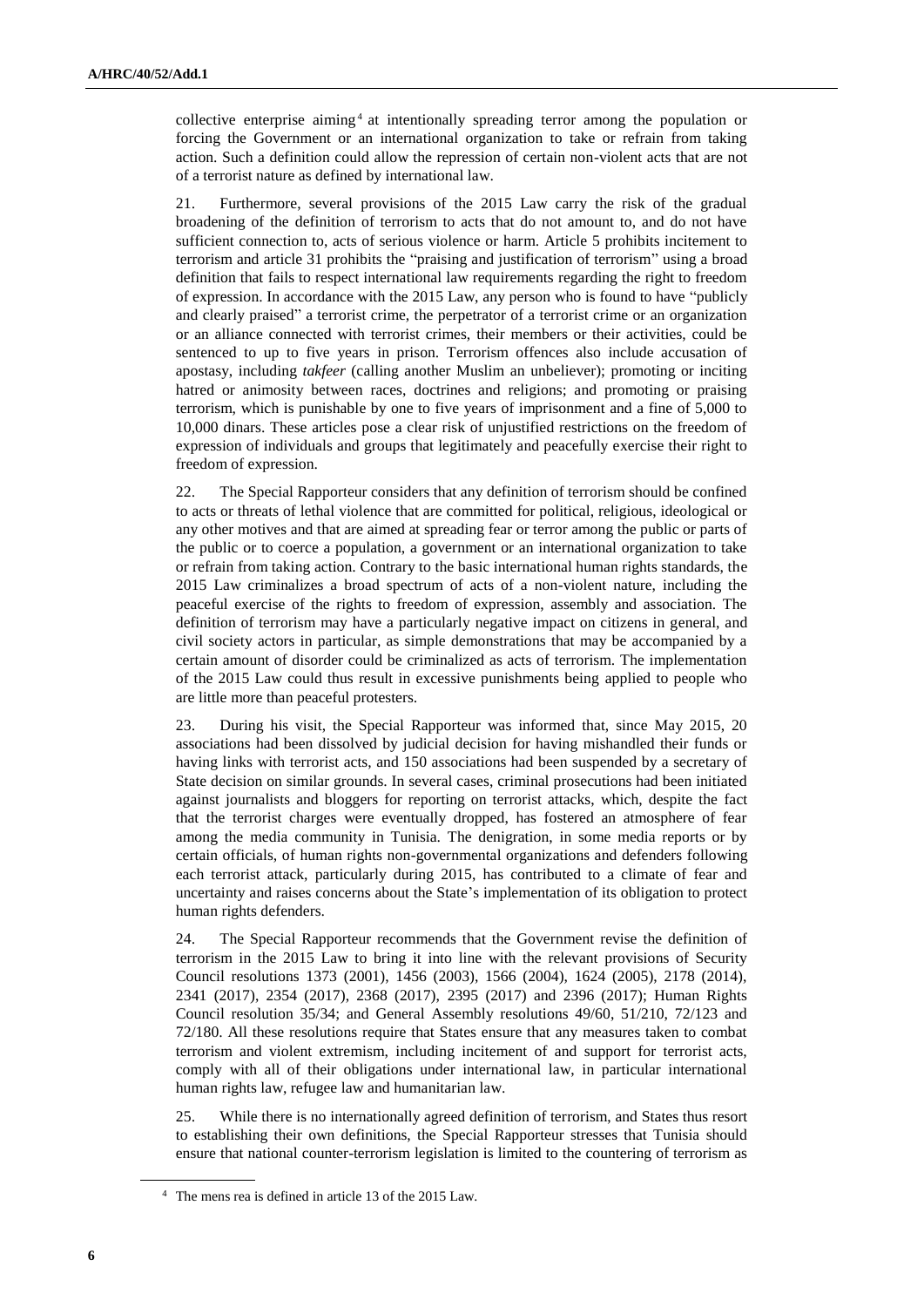properly and precisely defined on the basis of the provisions of international counterterrorism instruments and is strictly guided by the principles of legality, necessity and proportionality. The definition of terrorism in national legislation should be guided by the model definition proposed in Security Council resolution 1566 (2004) and also by the Declaration on Measures to Eliminate International Terrorism and the Declaration to Supplement the 1994 Declaration on Measures to Eliminate International Terrorism, which were approved by the General Assembly.<sup>5</sup> The seriousness of, and punishment for, a criminal conviction must be proportionate to the culpability of the perpetrator. No one should be convicted of participating in a terrorist act, or facilitating or funding terrorism, unless it can be shown that that person knew or intended to be involved in terrorism as defined under national law.

### **B. Lack of due process before the counter-terrorism judicial authority**

26. During the visit, the Special Rapporteur was informed that investigations and prosecutions were ongoing against more than 1,500 individuals accused of terrorist acts. Less than 10 per cent of those accused had been sentenced, and the rest continued to be deprived of their liberty for prolonged periods without having been found guilty of any offence. The Special Rapporteur encourages the authorities to accelerate efforts to complete these judicial proceedings, including by providing the counter-terrorism judicial authority with adequate human resources and by simplifying and shortening the complex procedures of the criminal justice system.

#### **1. Lengthy pretrial detentions and prolonged investigations**

27. In December 2014, the counter-terrorism judicial authority was established to decrease the number of cases dealt with by the court of first instance in Tunis. The authority is composed of the public prosecutor, investigating judges, indictment chamber judges and judges of the criminal and correctional chambers of first instance and appeal. It is tasked with investigating terrorism-related cases and transferring them to the judicial chambers of the court of first instance for adjudication. The Special Rapporteur notes with concern that there are only eight investigating magistrates assigned to deal with more than 3,000 pending cases. It is estimated that over 1,500 detainees are being held under terrorismrelated charges.

28. The 2015 Law permits courts to close the hearings to the public and to withhold information on victims, witnesses or any other relevant person on the ground of confidentiality, including from the defendants and their legal counsel. The law also extends the period of police custody pending issuance of a charge to 5 days, renewable twice for a total of 15 days (arts. 39 and 41). Act No. 2016-5 amending the Criminal Procedure Code entered into force in June 2016. It prescribes access to a lawyer for detainees in police custody and during the pretrial detention period. However, access to a lawyer can be delayed for up to 48 hours in terrorism cases.

29. This provision raises serious concerns about the fairness of the proceedings. These concerns were confirmed by reports received by the Special Rapporteur about trial proceedings conducted in camera and the reliance by certain judges on self-incriminating confessions made during police custody. The Special Rapporteur received credible allegations of torture and other ill-treatment, arbitrary arrest, violation of the right to be informed of the charge and of the right to legal counsel, lack of independent medical examinations and the admission of evidence obtained by torture in breach of the State's obligations under article 7 of the International Covenant on Civil and Political Rights and article 15 of the Convention against Torture.

<sup>5</sup> See General Assembly resolutions 49/60 and 51/210, which have been continuously recalled by the Assembly in its resolutions on measures to eliminate international terrorism, most recently in its resolution 72/123.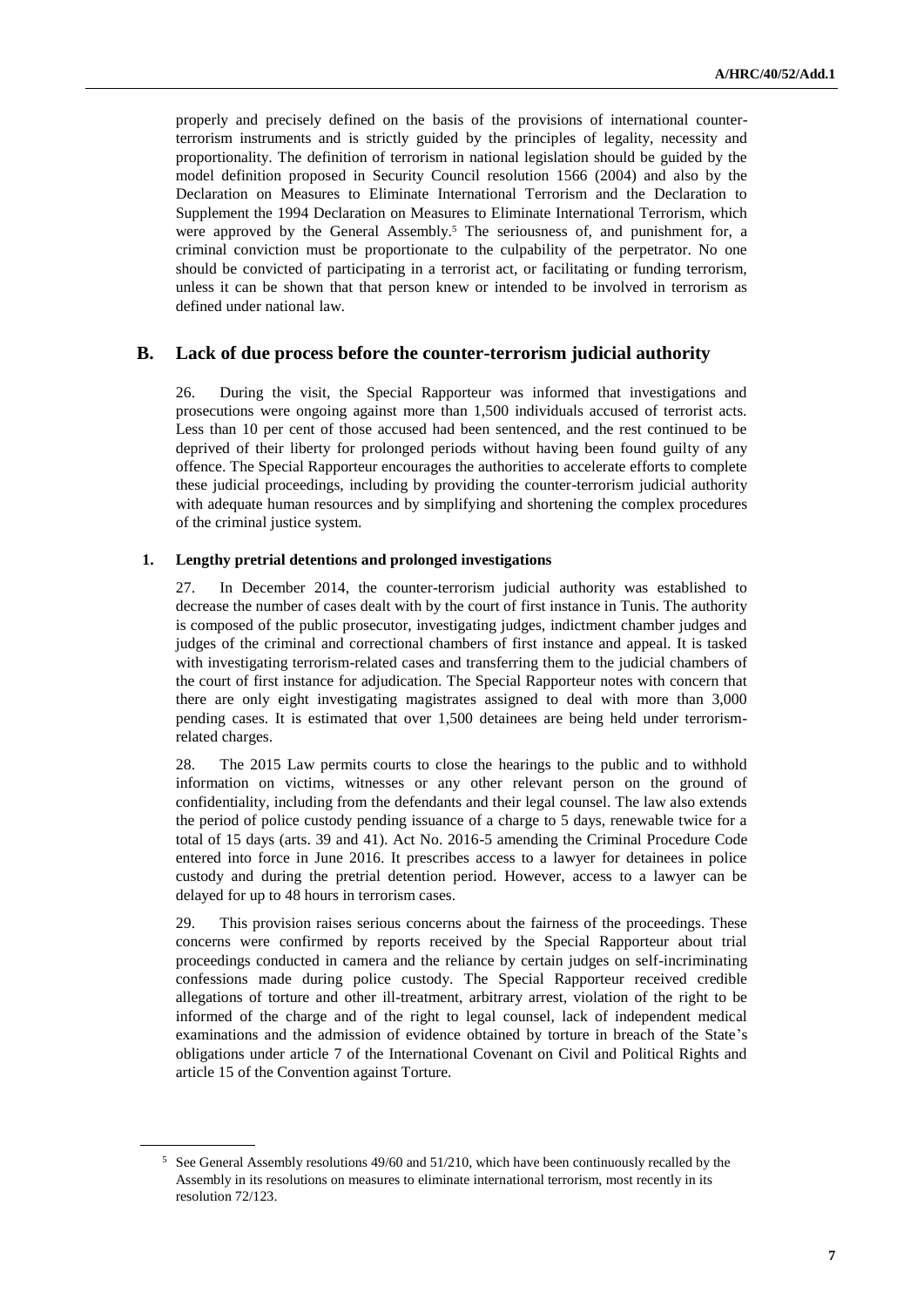#### **2. Inhumane prison conditions**

30. The Special Rapporteur is particularly concerned about the prison conditions he witnessed in the Mornaguia Prison, which are far from meeting international minimum standards. The prison is approximately 150 per cent over capacity, with more than 90 prisoners crammed into dormitories with inadequate space, natural light, sleeping and sanitary facilities. These conditions systematically violate the rights of prisoners and place a considerable burden on staff. These conditions affect all categories of prisoners. However, they disproportionately affect those charged with terrorism because they are less likely to be granted provisional release than other suspected offenders as their cases may take years to come to trial and they receive the longest sentences.

31. The Special Rapporteur is also concerned about the measures taken within the prison system to reduce the risk of terrorist recruitment and radicalization of prisoners. While conscious of the risk involved in allowing the free movement of prisoners, measures that segregate individuals in solitary confinement for prolonged periods may raise issues of inhuman and degrading treatment.

#### **3. Use of torture and ill-treatment, and impunity**

32. During the visit, the Government informed the Special Rapporteur that there were strong legal safeguards in place against torture and ill-treatment, such as the right to file a complaint about torture and ill-treatment, the right to legal counsel and the right to contact a person of one's choice upon arrest. All detainees are afforded these rights under the Tunisian Code of Criminal Procedure. The Government admitted that there had been several cases of torture and ill-treatment but said that all cases were treated and investigated diligently.

33. The Special Rapporteur was informed that 230 cases of torture had been presented to national courts, after pretrial investigation, between July 2014 and January 2015. Of these, 165 were still in the investigation phase in April 2016. The perpetrators were convicted in only two cases and were given suspended sentences. While disciplinary sanctions have at times been imposed against perpetrators of torture during the past five years, only one case resulted in a firm criminal conviction and sentence to two years' imprisonment, under article 101 bis of the Criminal Code. The Special Rapporteur notes with concern that in 2015 around 200 torture complaints were lodged but that, as of September 2016, no judgments had been issued, a number of complaints had been dismissed and the majority were still pending.

34. During his meetings with the representatives of civil society organizations, the Special Rapporteur was informed of the growing number of allegations of torture and illtreatment made by lawyers and human rights groups during court proceedings. He was also told of the frequent excessive use of force during the arrest of persons suspected of terrorism offences, excessively long periods of pretrial detention and lengthy periods of detention without charges. Law enforcement officials have been complaining that after they arrest suspects the judiciary often releases them due to a lack of sufficient evidence or because of a legal vacuum. In some cases, family members of suspects have been arrested. These persons, sometimes arrested in groups, have alleged that they were ill-treated during the arrest and interrogation. The Special Rapporteur has also received reports about the practice of incommunicado detention of suspects before their arrest has been officially registered and claims of torture during such detention.

35. Reportedly, torture and ill-treatment occur in the security sector, in particular when a person is held in the custody of the police and the National Guard on terrorism-related charges. Although the police are under the authority of the public prosecutor during investigations, the Committee against Torture noted in its recommendations to Tunisia in May 2016 that the public prosecutor was not practically involved in monitoring interrogation but rather exercised judicial oversight over the measures taken by the police (CAT/C/TUN/CO/3, para. 15). The Committee also highlighted reports that the Ministry of the Interior had sometimes misinterpreted the counter-terrorism law by refusing to reveal the identity of officers suspected of torture to the judge in charge of the investigation.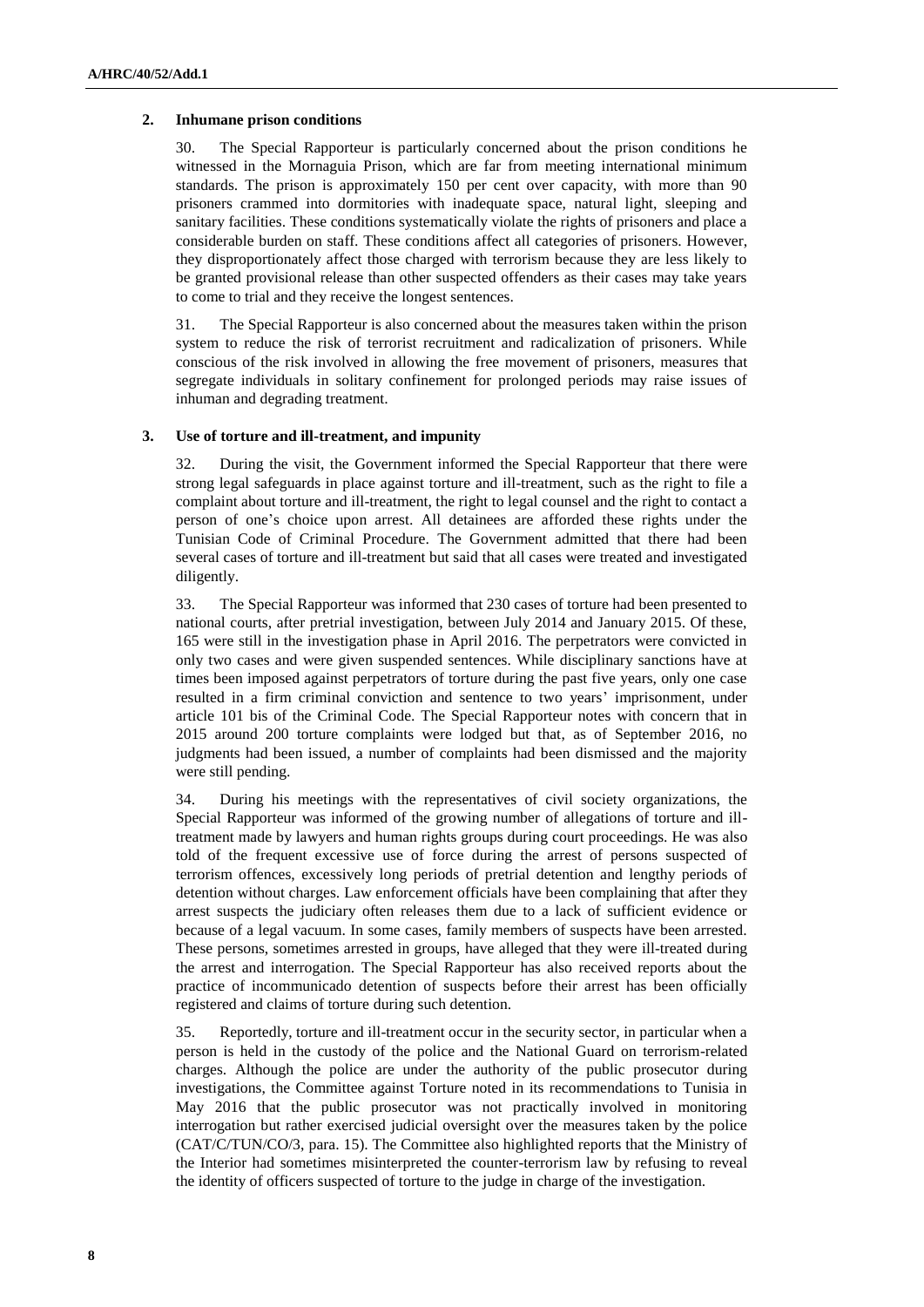36. The Special Rapporteur is concerned that impunity for acts of torture and illtreatment remains widespread. He echoes the Committee against Torture, which expressed its concerns that, while torture was recognized as a crime in the Tunisian Criminal Code in article 101 bis, the definition of torture was not in conformity with the definition set out in article 1 of the Convention against Torture (ibid., para. 7). In particular it did not refer to punishment as one of the prohibited purposes of torture and limits "discrimination" to "racial discrimination". The Committee against Torture also noted with concern that article 101 quater provided for the exemption from punishment of public servants or their equivalents who denounced acts of torture "in good faith", which opened the door to impunity.

37. The Special Rapporteur is also concerned about consistent reports of a lack of due diligence by judges and judicial police when investigating allegations of torture or illtreatment. These officials, who report to the Ministry of the Interior, are responsible for investigating cases of violence committed by State officials. The prosecutors receiving complaints of torture sometimes decide to conduct preliminary inquiries instead of sending the case to an investigating judge, thus preventing the victim from filing a criminal complaint and seeking damages.

38. The Special Rapporteur calls for increased vigilance by all authorities involved in implementing the Government's commitment to eradicate ill-treatment and torture. While commending the Government for its progress in this area, he expresses concern over the fact that allegations of torture or other forms of ill-treatment made by persons suspected or accused of acts of terrorism, their lawyers and human rights defenders do not systematically result in rapid and thorough independent investigations. He recommends, as an immediate step, the introduction of a legal and procedural reform to guarantee access to and the effective presence of a defence lawyer for those accused immediately upon their arrest and not 48 hours later, as is currently the case. He also recommends the installation of video cameras in all places where persons suspected of terrorism are detained and interrogated.

39. The Special Rapporteur welcomes the creation and election of the members of the national commission for the prevention of torture in March 2016. He urges the Government to ensure that this institution aimed at preventing torture is sufficiently funded through the State budget to ensure its effective and unimpeded operational capacity throughout the territory of the country and that its institutional independence is rigorously respected.

#### **C. Abusive use of emergency powers in violation of international law**

40. The Special Rapporteur is gravely concerned about the routine extension of states of emergency in Tunisia since July 2015 despite the decrease in the number of terrorist attacks in the country. According to the Ministry of the Interior, since the state of emergency was introduced, up to the time of the visit, security forces had conducted more than 500 house raids and had prevented at least 19,000 individuals from travelling to conflict zones in Iraq, Libya, the Syrian Arab Republic or elsewhere. Most of the restrictive measures described in the following paragraphs were ordered and implemented in the absence of judicial oversight. They resulted from secret administrative orders of the Ministry of the Interior. The Special Rapporteur is concerned that the lack of judicial oversight over these decisions denies those subjected to them the right to appeal the legality, necessity and proportionality of the measures imposed on them. The Special Rapporteur regrets that, despite his appeal to the Government at the end of his visit, this abusive practice continues.

#### **1. Abusive imposition of house arrest**

41. According to the Government, since the declaration of the state of emergency in July 2015 about 150 individuals have been placed under house arrest. This measure appears to be taken without any legal basis in the 2015 Law. The persons targeted were all considered high risk security detainees. No arrest warrants were issued by competent courts. The arrests followed secret administrative orders by the Ministry of the Interior.

42. Presidential Decree No. 78-50 of 26 January 1978 regulating a state of emergency empowers the Ministry of the Interior to place an individual considered to be a security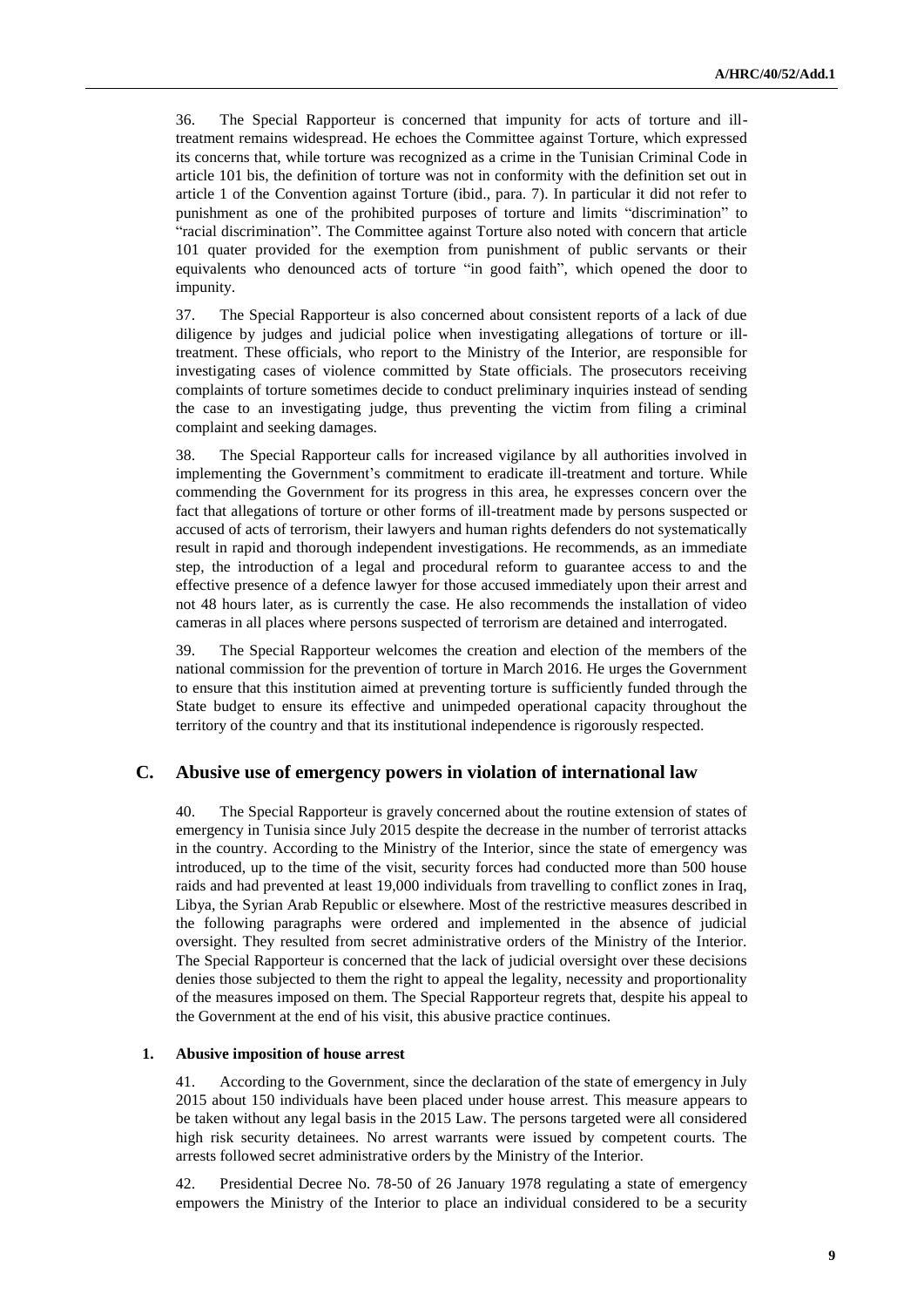threat under house arrest or to confine him or her to a specific area and to exercise control over the execution of such orders (art. 5). House arrest orders appear to be issued for an unlimited duration and require the individual subjected to them to report twice a day to, and to sign in at, the local police station.

43. The Special Rapporteur urges the Government to fulfil its obligation under article 9 of the International Covenant on Civil and Political Rights to protect all individuals from arbitrary deprivation of liberty. According to the Human Rights Committee's general comment No. 35 (2014) on liberty and security of person, deprivation of liberty may take different forms, including house arrest. Hence, it can be imposed only by a judicial decision and is subject to appeal, in accordance with article 9 of the Covenant. The Committee's general comment No. 29 (2001) on derogations from provisions of the Covenant during a state of emergency clarifies that the right to take proceedings before a court is nonderogable and must be ensured at all times, even during a state of emergency.

#### **2. Restrictions on freedom of movement and the right to travel abroad**

44. With regard to restrictions on freedom of movement, the Ministry of the Interior has reportedly issued what are referred to as secret "S10 orders" under which individuals are normally confined to their city or town. Those placed under house arrest and S10 orders are notified of the restriction verbally by police and are not presented with a written document, the justification for and specific details of which could be questioned, challenged or appealed. The Special Rapporteur urges the Government to discontinue this practice as it is contrary to article 12 of the International Covenant on Civil and Political Rights.

45. Restrictions on the right to leave the country have also been imposed on people suspected of travelling to foreign countries as foreign fighters or to engage in terrorist activities. These restrictions appear to have no basis in the 2015 Law. Suspects have been systematically banned from leaving the country. There is no judicial order for or judicial oversight of the travel ban and those subjected to it do not receive any written order or explanation. This type of restriction on individuals' freedom of movement, preventing them from travelling abroad, similarly stems from secret administrative orders by the Ministry of the Interior, referred to as "S17 orders". The suspects are notified of the ban but do not receive any official document explaining its legal basis, thus preventing any possibility of challenging the restriction.

46. The Special Rapporteur reminds the Government of its obligation to ensure freedom of movement and the right to travel abroad under article 12 of the Covenant. Even if this right is restricted by an executive or law enforcement decision it must be legal, reasoned, justified and subject to judicial oversight and appeal.

#### **3. House searches and surveillance**

47. According to information received by the Special Rapporteur, persons suspected of terrorist activities or of being connected with individuals suspected of terrorist activities are often subjected to frequent house searches and to constant surveillance by the law enforcement authorities. These surveillance and search measures do not seem to be authorized by courts or submitted to judicial oversight. House searches are conducted without warrants and involve not only the houses of suspected individuals but also those of their relatives and of any individuals they are suspected to be in contact with. House searches are often conducted late at night, and it is often alleged that excessive force is used against suspects and their families. Presidential Decree No. 78-50 empowers the Ministry of the Interior to order searches both during the day and night (art. 8). In this regard, the Special Rapporteur would like to bring to the attention of the Government its obligation to respect the right to privacy and the inviolability of the home provided by article 17 of the Covenant.

#### **4. Abusive use of emergency powers**

48. The Special Rapporteur expresses his grave concern that the abusive use of the emergency powers granted in Presidential Decree No. 78-50 to law enforcement institutions impinges substantially on the full enjoyment of international human rights norms, including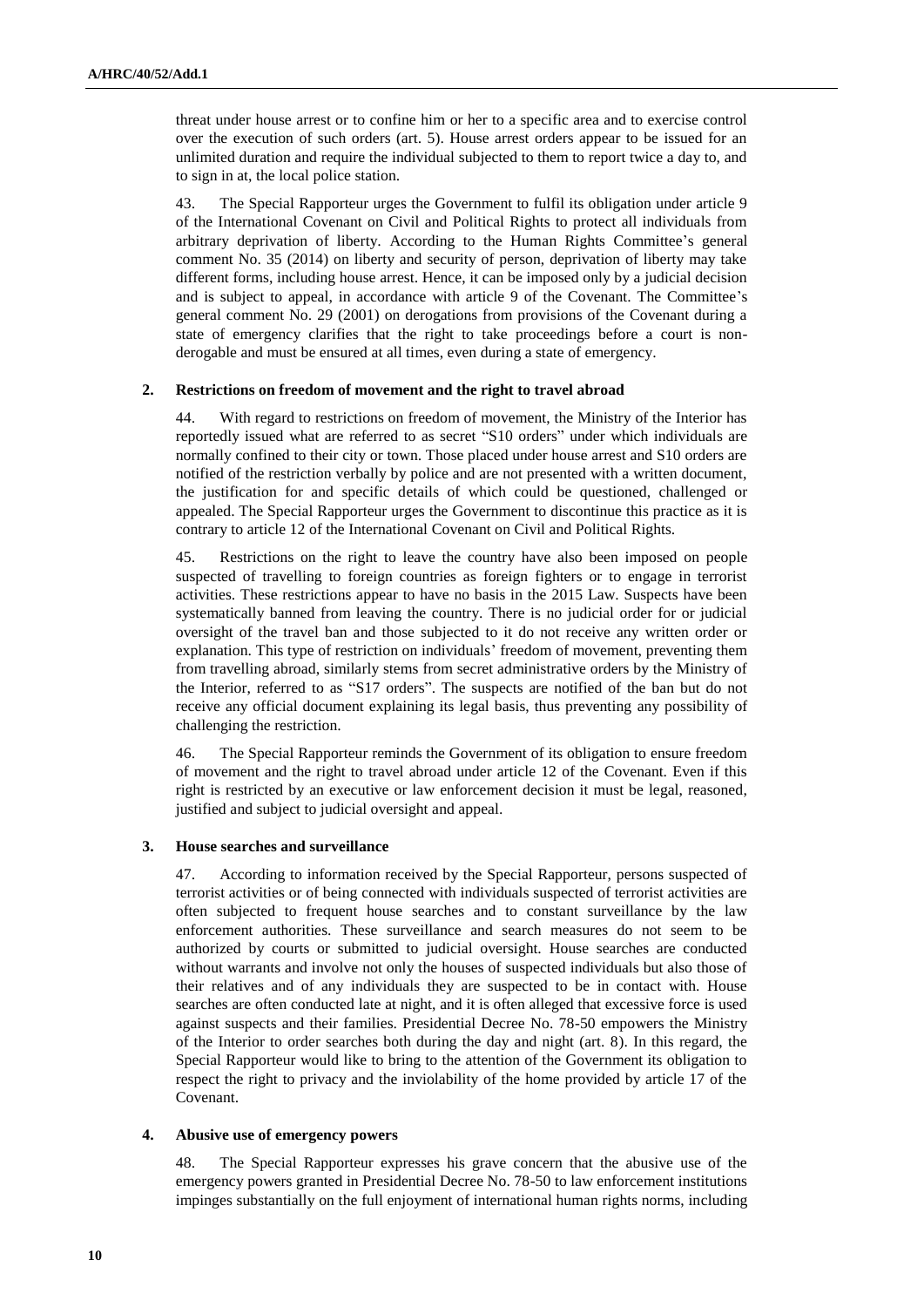those accepted by Tunisia, in particular the right to freedom of movement, the right to leave one's country and the right to privacy, and also the non-derogable right to challenge such restrictions in court, the prohibition against arbitrary deprivation of liberty and due process guarantees.<sup>6</sup> According to the information received from the United Nations depository, the Government of Tunisia has never submitted its notification of derogation from the corresponding provisions of the Covenant, which is a clear breach of the State's international obligations.<sup>7</sup>

49. The routine extension of the state of emergency with overreaching executive and law enforcement powers that infringe upon the full enjoyment of human rights and fundamental freedoms amounts to a permanent state of emergency, which is prohibited under international law. The routine extension of the state of emergency in the absence of a notification of derogation, detailing the rationale for the derogations, violates article 4 of the International Covenant on Civil and Political Rights. The Special Rapporteur urges Tunisia to undertake immediate measures to discontinue this abusive practice and repeal and replace current emergency legislation in line with its obligations under the article 4 of the Covenant.

### **D. Handling of foreign terrorist fighters and their families**

50. Reports suggest that Tunisia is the biggest "country exporter" of foreign terrorist fighters to conflict zones in the region, in particular in the Syrian Arab Republic. The Government informed the Special Rapporteur that there were no official statistics on Tunisian nationals serving as foreign terrorist fighters in conflicts. However, some 5,000 to 7,000 Tunisian fighters are said to have joined groups of Islamic State in Iraq and the Levant in Iraq, Libya and the Syrian Arab Republic, although many of those fighters have been killed, and hundreds are estimated to have returned to Tunisia.

51. Some of the most recent figures shared by the Government date back to January 2015, when it was estimated that the total number of Tunisians who had fought in the Syrian Arab Republic as foreign terrorists was 2,800, including 600 killed and 568 returnees to Tunisia. Almost 90 per cent of these combatants joined Islamic State in Iraq and the Levant. The Ministry of the Interior informed the Special Rapporteur that it had detailed information about returnees and that among the measures taken against them were imprisonment, restriction of movement and tight security surveillance. The Special Rapporteur has observed a growing public sentiment against the return of these foreign terrorist fighters, regarded as a potential source of further violence in Tunisia and as a threat to national and regional security. According to some governmental officials, the return of foreign terrorist fighters and their interaction with sleeper cells may result in the formation of an armed organization against the State.

52. The Special Rapporteur is fully cognizant of the threat of further terrorist and other violent attacks posed by the return of foreign terrorist fighters and the violent radicalization of individuals on the fringe of society. The return home of individuals who may have committed all sorts of crimes, including terrorism, with an experience of warfare and combat, is no doubt an issue of utmost concern that any Government concerned with the protection of its population must take very seriously indeed. He must, however, remind the Government of its obligations under article 17 of the International Covenant on Civil and Political Rights, which states that everyone has the right to enter and leave one's own country. A delicate balance must thus be struck between countering terrorism and ensuring security in society, on the one hand, and ensuring the respect of human rights, on the other. In this regard, the Special Rapporteur advises the Government that any limitation of rights must be lawful, pursuant to a legitimate aim and necessary to achieve that aim. Collective expulsions are strictly prohibited by international law. States may only expel a person who is unlawfully on the territory or whose legality of entry or stay is disputed, pursuant to a decision reached in accordance with the law. If the Government is seeking to prevent

<sup>6</sup> Human Rights Committee, general comment No. 29, para. 16.

<sup>&</sup>lt;sup>7</sup> International Covenant on Civil and Political Rights, art. 4, and general comment No. 29.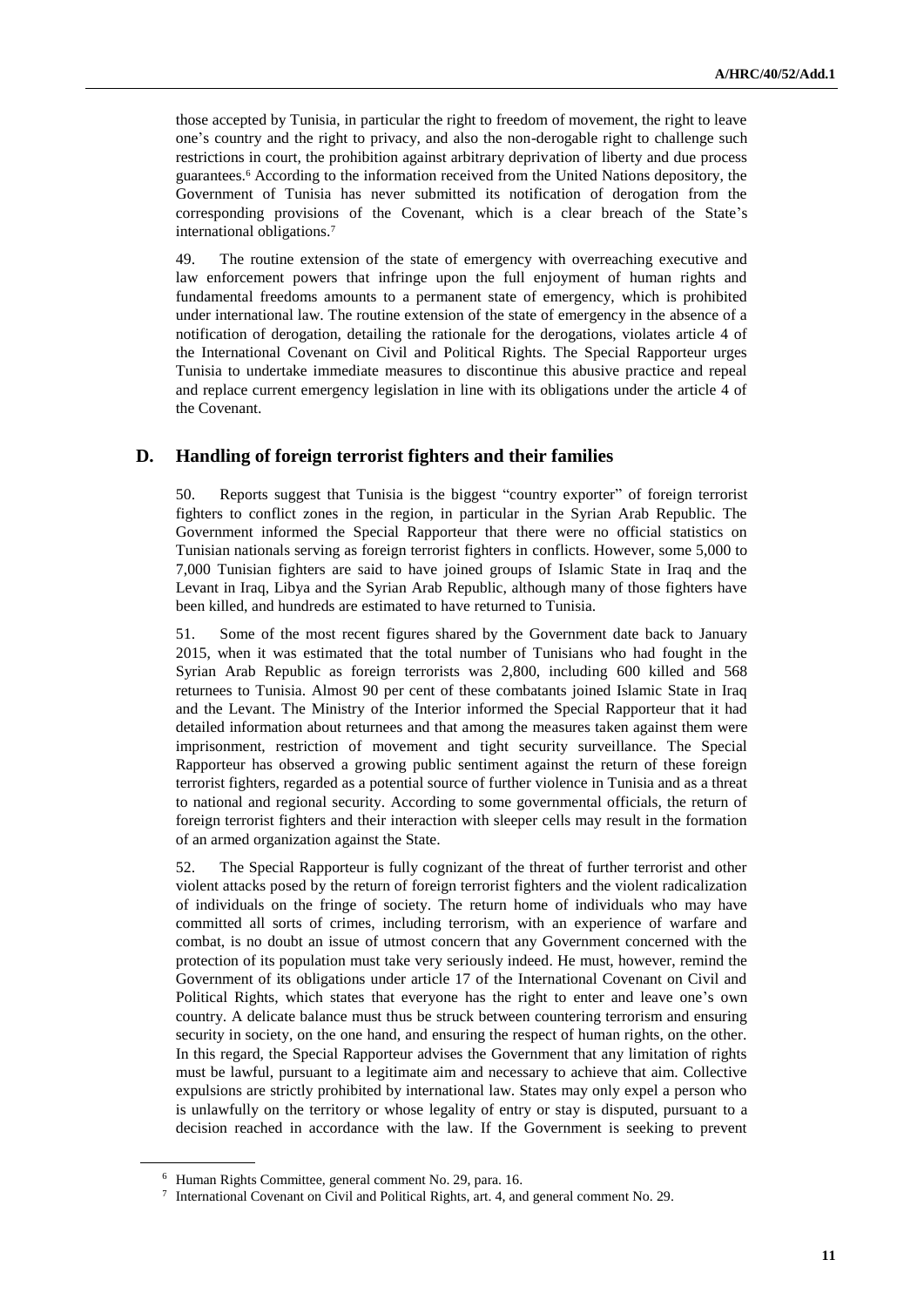individuals from entering, or to remove individuals from, its territory, it must respect the absolute prohibition against the violation of the non-refoulement principle under customary and international human rights law, notably under the Convention against Torture or, insofar as such individuals are protected under the Convention relating to the Status of Refugees, must not place them at risk of persecution on the grounds identified in that Convention.

53. The Special Rapporteur recommends that the Government take appropriate measures to protect the rights of the children and families of the foreign terrorist fighters returning to Tunisia in accordance with its obligations under international law, in particular international human rights law, humanitarian law and refugee law.

### **V. Conclusions and recommendations**

54. **The Special Rapporteur commends the commitment and efforts of the Government of Tunisia to promote and protect human rights and fundamental freedoms while countering terrorism. Since 2014, Tunisia has suffered an increasing number of acts of terrorism and has lived under the threat of further attacks. As a party to almost all the main international human rights treaties, Tunisia has endeavoured to respect and to ensure to all individuals within its territory and subject to its jurisdiction all the rights related to, inter alia, the proper administration of justice, including the principle of equality before the law; the right to an effective remedy; the right to liberty and security; the presumption of innocence; the right to a fair and public hearing without undue delay by a competent, independent and impartial tribunal established by law; the fundamental procedural guarantees of persons charged with a criminal offence; and the principle of legality; as well as the fundamental freedoms of opinion and expression, religion or belief and peaceful assembly and association.**

55. **The Special Rapporteur welcomes the fact that the Government has undertaken the necessary reform of its counter-terrorism legislation by adopting the 2015 Organic Law on the Fight against Terrorism and Money-laundering and the 2016 National Strategy to Combat Terrorism and Violent Extremism. Its commendable efforts in preventing violent extremism and countering terrorism should, however, be more firmly grounded in human rights so that its could serve as a model in this area for the region and beyond.**

56. **The Special Rapporteur welcomes the creation of the national commission on counter-terrorism, the counter-terrorism judicial authority and the national commission for the prevention of torture. However, he notes with concern that the specialized judicial authority is underresourced and unable to effectively and efficiently deal with the growing workload, resulting in the prolonged deprivation of liberty of hundreds of individuals.**

57. **Along with these positive developments, the Special Rapporteur observed a number of serious issues with regard to the abusive use of emergency legislation and powers vested in the police, the overbroad definition of terrorism in national legislation, prolonged periods of detention, the conditions of detention, the use of executive orders to restrict freedom of movement and impose house arrest without proper judicial review, allegations of ill-treatment and torture and the use of counterterrorism law and other legislative acts against journalists.**

58. **Specifically, the Special Rapporteur recommends that the Government and other relevant State institutions of Tunisia:**

(a) **Urgently review the definition of terrorism in the 2015 counter-terrorism law and bring it into line with the relevant provisions of United Nations Security Council resolutions 1373 (2001), 1456 (2003), 1566 (2004), 1624 (2005), 2178 (2014), 2341 (2017), 2354 (2017), 2368 (2017), 2395 (2017) and 2396 (2017); General Assembly resolutions 49/60, 51/210, 72/123 and 72/180; and Human Rights Council resolution 35/34. This should ensure that the law's definition is as narrow as possible and serves**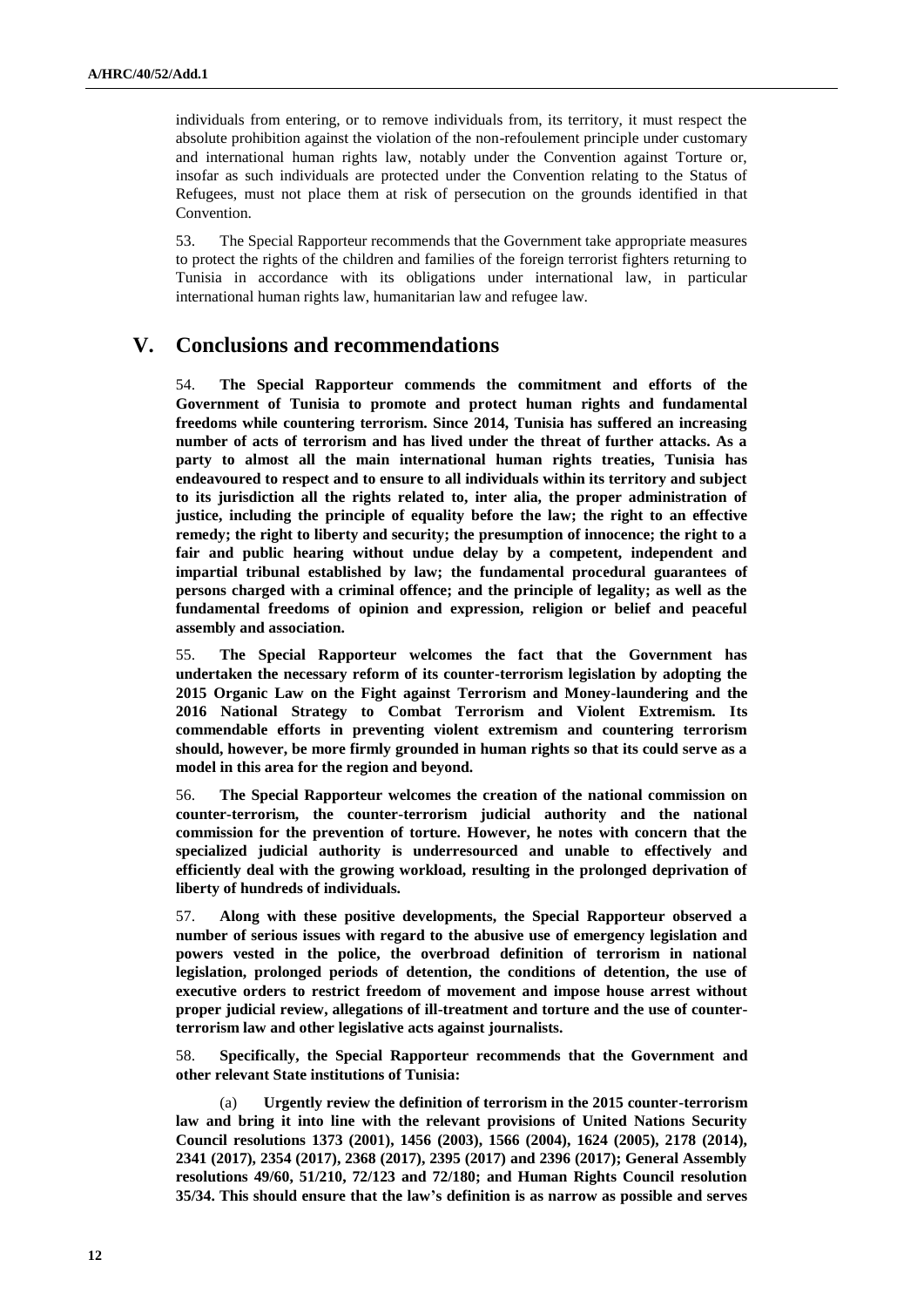**as a basis to ensure that any measures taken to combat terrorism and violent extremism, including incitement of and support for terrorist acts, comply with all of the Government's obligations under international law, in particular international human rights law, refugee law and humanitarian law;** 

(b) **Given the alleged use of torture under the counter-terrorism framework, the judiciary must ensure that coerced self-incriminating confessions, or confessions incriminating others, are inadmissible as evidence in court. The relevant authorities should also ensure that judges are aware of their obligation to listen to and promptly and thoroughly investigate any credible allegation by a defendant, his or her lawyer or his or her family, that he or she was subjected to torture or ill-treatment by investigators during interrogation for the purpose of obtaining self-incriminating confessions or information implicating others. Furthermore, they should ensure that Judges investigating such allegations are effectively protected against pressure, intimidation or any form of reprisal.**

59. **As preventive measures against torture and ill-treatment of persons in law enforcement custody, the Special Rapporteur recommends that the Government:**

(a) **Adopt legal and procedural reforms to guarantee the presence of defence lawyers immediately upon arrest, instead of only after 48 hours, and throughout the interrogation and investigation process;** 

(b) **Install video cameras in detention and interrogation facilities;**

(c) **Ensure that defendants and other citizens bringing complaints of torture or ill-treatment are not subject to reprisals and that they receive adequate compensation if the allegation of torture is established;** 

(d) **Ensure the availability of prompt, independent, adequate and consensual medical examinations at the time of arrest and at regular intervals thereafter. Medical examinations must also be provided as soon as a detainee enters a custodial or interview facility and upon each transfer;**

Ensure that the newly created national commission for the prevention of **torture is fully and adequately funded through the State budget in order to ensure its effective and unimpeded operational capacity throughout the entire territory of the country;**

(f) **Ensure the complete operational independence of the national preventive mechanism under the Optional Protocol to the Convention against Torture;**

Introduce specific compulsory training programmes for law enforcement **officials, investigators, prosecutors, judges and medical personnel, based on upon the Manual on the Effective Investigation and Documentation of Torture and Other Cruel, Inhuman or Degrading Treatment or Punishment (the Istanbul Protocol).**

60. **The Special Rapporteur also recommends that the Government:** 

Take immediate measures to discontinue the abusive, and internationally **illegal, practice of routinely extending the extraordinary powers conferred to law enforcement institutions under the state of emergency, which de facto normalizes what should be an extraordinary legal regime;**

(b) **Repeal and replace its current emergency legislation in line with its obligations under article 4 of the International Covenant on Civil and Political Rights. The Government should repeal and replace Presidential Decree No. 78-50, which allows for the abusive use of emergency powers by the law enforcement authorities;** 

(c) **Take immediate measures to ensure full respect for the law during the state of emergency and the full enjoyment by individuals of their non-derogable rights, including the right to access to courts and due process. The abusive use of house arrest, restrictions on freedom of movement and violations of privacy rights must stop;**